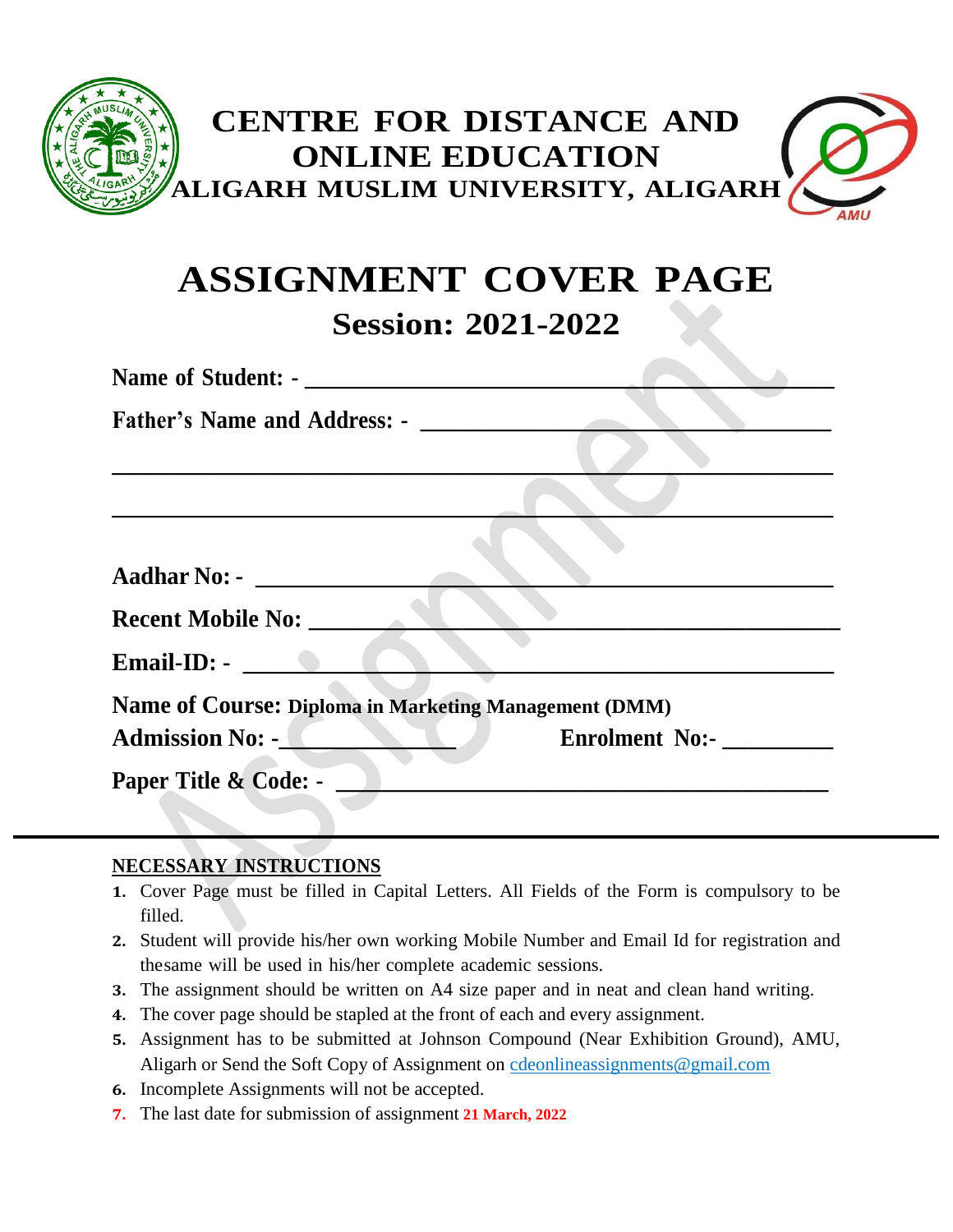# **CENTRE FOR DISTANCE AND ONLINE EDUCATION**

## **Aligarh Muslim University, Aligarh Session: 2021-2022** Diploma in Marketing Management (DMM) **Marketing Management (DMM-01)**

**Total Marks: 70** 

#### Attempt any three questions.

- 1. What are the various functions of marketing?
- 2. Explain marketing environment and define the need for understanding marketing environment.
- 3. What is consumer behavior and explain the different models of consumer behavior in brief?
- 4. What is product life cycle? Explain the concept of product.

# **CENTRE FOR DISTANCE AND ONLINE EDUCATION**

**Aligarh Muslim University, Aligarh Session: 2021-2022 Diploma in Marketing Management (DMM) Service Marketing (DMM-02)** 

**Total Marks: 70** 

Attempt any three questions.

- 1. What are the different elements of service recovery system?
- 2. Write down the steps involve in service design?
- 3. Discuss Porter's model in context of Indian modern retail scenario.
- 4. Explain the importance of service marketing in hospitality sector?

\*\*\*\*\*\*\*\*\*\*\*\*\*\*\*\*\*\*\*\*\*\*\*\*\*\*\*\*\*\*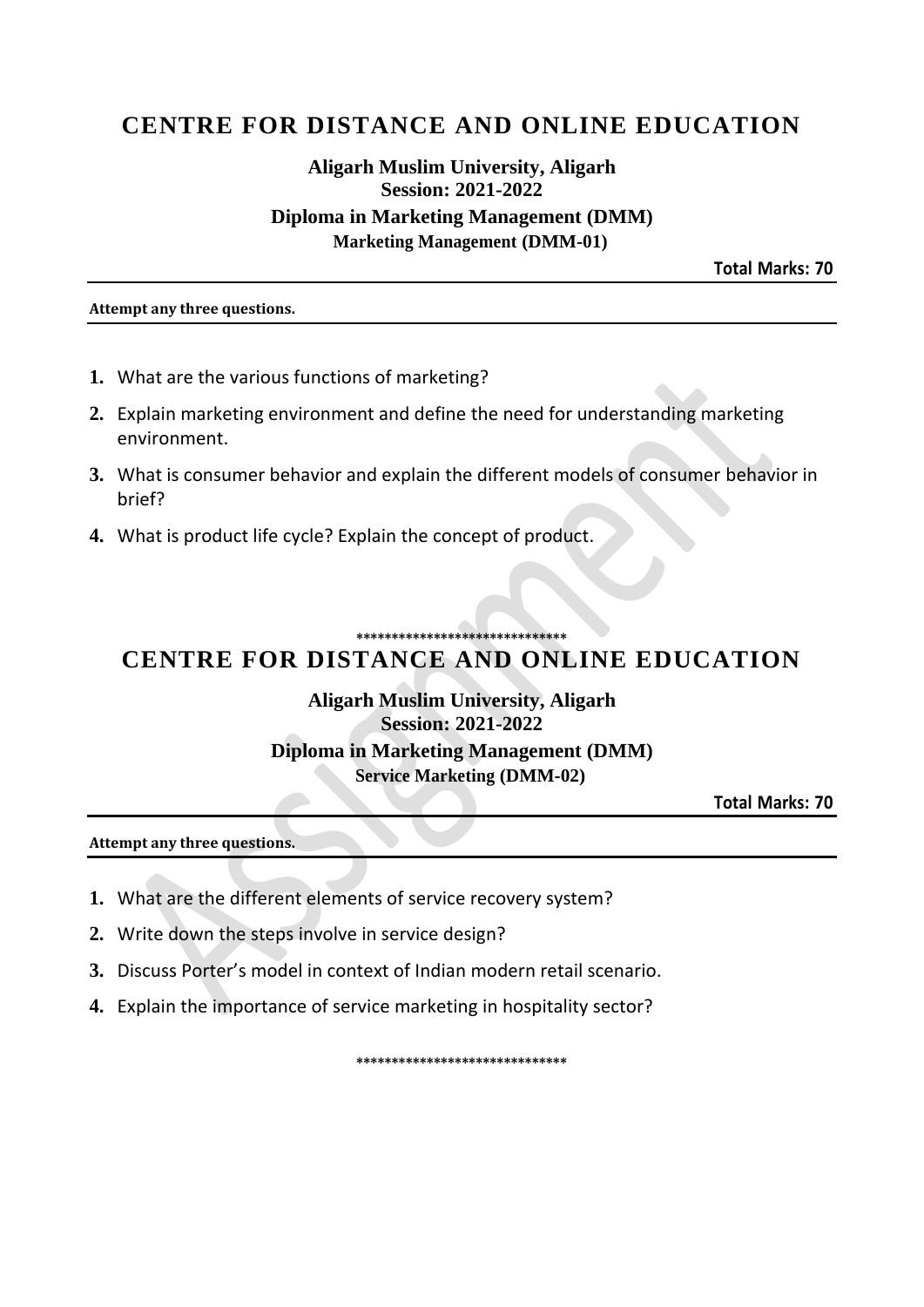# **CENTRE FOR DISTANCE AND ONLINE EDUCATION**

## **Aligarh Muslim University, Aligarh Session: 2021-2022 Diploma in Marketing Management (DMM) Industrial Marketing (DMM-03)**

**Total Marks: 70** 

#### Attempt any three questions.

- 1. State the concept of industrial marketing?
- 2. Explain the models of organizational buyer behavior and their implications on the industrial marketing process.
- 3. What is marketing research and write down its importance?
- 4. Explain the concept pricing over the product life cycle?

# CENTRE FOR DISTANCE AND ONLINE EDUCATION

\*\*\*\*\*\*\*\*\*\*\*\*\*\*\*\*\*\*\*\*\*\*\*\*\*\*\*\*\*\*\*

**Aligarh Muslim University, Aligarh Session: 2021-2022 Diploma in Marketing Management (DMM) Advertising and Sales Management (DMM-04)** 

**Total Marks: 70** 

Attempt any three questions.

- 1. Discuss the basic concept of advertising?
- 2. What are the important classification of advertising?
- 3. What is called integrated marketing communication?
- 4. Explain and elaborate the structure of a campaign plan?

\*\*\*\*\*\*\*\*\*\*\*\*\*\*\*\*\*\*\*\*\*\*\*\*\*\*\*\*\*\*